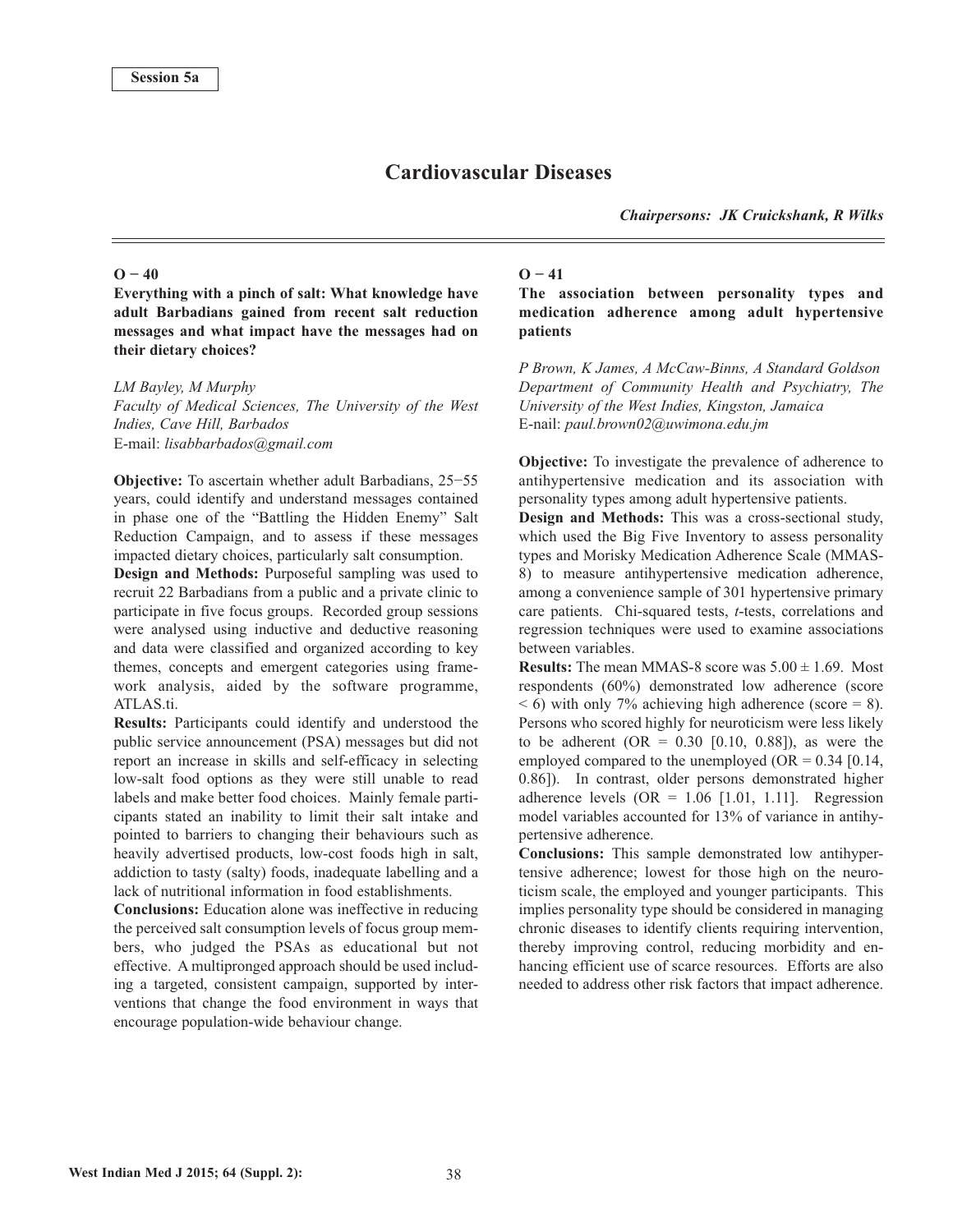### $O - 42$

## **The distribution of CYP2C19\*2 allele in a Trinidadian population: Is clopidogrel the right choice?**

*M Wyke, V Ramkissoon, I Griffith, M Ramnath, A Verma, C Carmichael, M Soo Ping Chow, K Mungrue, K O'Brien, A Mark*

*Department of Paraclinical Sciences, Public Health and Primary Care Unit, Faculty of Medical Sciences, The University of the West Indies; Department of Preclinical Sciences, Biochemistry Unit, Eric Williams Medical Sciences Complex, St Augustine, Trinidad and Tobago* E-mail: *matthewwyke@gmail.com*

**Objective:** To determine the distribution of the CYP2C19\*2 allele among Trinidadians.

**Design and Methods:** This is a cross-sectional study among 100 patients attending primary health centres within the north central region of Trinidad. A stratified sampling technique was used in which there were three mutually exclusive subgroups: those of South Asian descent (Indo-Trinidadians), African descent (Afro-Trinidadians) and mixed ethnicity. Subsequently, systematic sampling was applied to each stratum to improve the representativeness of the sample. Hence, the 100 subjects recruited for the study were 40 Indo-Trinidadians, 40 Afro-Trinidadians and 20 of mixed descent. Apart from baseline data which included age, gender and ethnicity, DNA was assessed for the CYP2C19\*2 allelic variant using a polymerase chain reaction method.

**Results:** There was a high allelic frequency (37%) for CYP2C19\*2 which was found to be more common among Indo-Trinidadians (47.5%; 95% CI 32.0, 63.0) compared to Afro-Trinidadians (22.5%; 95% CI 9.6, 35.4) or people of mixed origin (45%; 95% CI 23.2, 66.8). There was a significant difference  $(p = 0.019)$  between CYP2C19\*2 frequencies for Indo-Trinidadians and Afro-Trinidadians. **Conclusion:** The prevalence of CYP2C19\*2 mutation is high in this setting of Trinidadians.

### $O - 43$

### **Impacts of mid to later childhood body build, social circumstance and blood pressure on early-adult arterial stiffness in different ethnic groups**

*JK Cruickshank, M Joao da Silva, A Cassidy, A Karamanos, OR Molaodi, U Read, S Harding Cardiovascular Medicine Group, Diabetes and Nutritional Sciences Division, Kings College London; Social and Public Health Sciences Unit, Institute of Health and Wellbeing, University of Glasgow, UK E-mail: kennedy.cruickshank@kcl.ac.uk*

**Objective:** Arterial stiffness, measured as aortic pulse wave velocity (PWV), is a powerful prognostic indicator for cardiovascular events, displacing blood pressure. Little is known of its determinants. We tested how factors measured twice previously in childhood in the Medical Research Council's Determinants of Young Adult Social Well-being and Health (DASH) study, particularly body mass (BMI) components and blood pressure, affected PWV in young adults.

**Design and Methods:** Of 6643 London children, aged 11−13 years, from 51 schools in samples of about 1000 in six ethnic groups, 4785 (72% of the cohort) were seen again at 14−16 years. In 2013, six hundred and sixty-six (97% of invited) took part in a young-adult pilot (21−23 years). With psychosocial, anthropometric and blood pressure measures, PWV was recorded *via* an upper arm cuff on the calibrated Arteriograph device.

**Results:** Pulse wave velocity reproducibility was excellent, with mean differences across 3 × 6−8 cardiac cycles each of -0.06, 0.03 and 0.06 m/sec. Unadjusted PWVs in Caribbean-origin and white United Kingdom (UK) young men were similar (mean ± SD: 7.9 ± 0.3 *vs* 7.6 ± 0.4 m/sec) and lower in other groups at similar systolic blood pressures (120 mmHg), BMIs (24.6 kg/m<sup>2</sup>) and waist measurements (84.3 cm). In full regression models, while Caribbean (higher BMIs and waists), African and Indian young women had lower PWV (by 0.5–0.8, 95% CI 0.1, 1.1, m/sec) than did white UK women  $(6.9 \pm 0.2)$ , values were still increased by age, blood pressure, a powerful impact from waist/height, with a racism effect (+0.4 m/sec) in women. Childhood effects of waist/hip were also detectable.

**Conclusion:** Even by young adulthood, increased waist/ height ratios, blood pressure and psychosocial variables such as perceived racism were independent determinants of arterial stiffness, likely to increase with age.

### **O − 44**

### **Trends in stroke and acute myocardial infarction in Barbados, 2009−2013**

*AMC Rose, LS Craig, TN Martelly, L Maul, DOC Corbin, R Delice, KS George, T Blackman, TA Hassell, AJM Hennis, IR Hambleton*

*The Barbados National Registry for Chronic Non-Communicable Disease; Chronic Disease Research Centre, The University of the West Indies; The Queen Elizabeth Hospital, Ministry of Health; The Healthy Caribbean Coalition, Barbados*

E-mail: *angela.rose@cavehill.uwi.edu*

**Objective:** To describe trends in incidence, mortality and 28-day case fatality rate (CFR) for stroke and acute myocardial infarction (MI) in Barbados during the first five years of the Barbados National Registry for Chronic Non-communicable Disease (BNR).